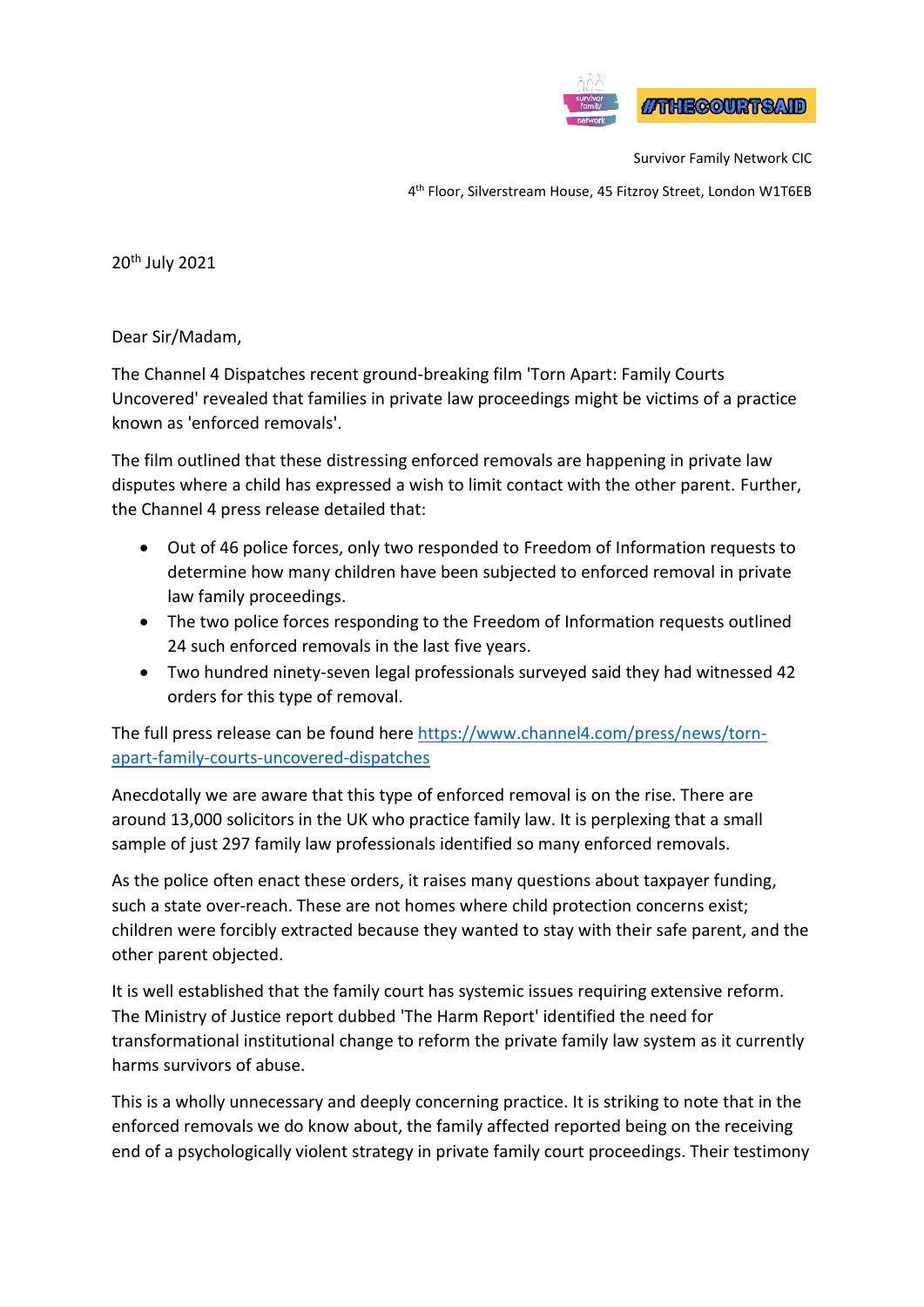corroborates the Harm Report's findings that there is a culture of victim-blaming, trauma and re-traumatisation in the family court.

The cost to the child victims of this practice is profound. From extensive interaction with families in the family court, we know that the enforced removal is also not the end of the story or the state's involvement. Children forced to live somewhere they expressly communicated they did not wish to due to the other parent's conduct will often run away or abscond, causing additional state involvement to be necessary. They may experience further abuse in an unsafe environment. The very nature of being forced to live where they do not feel safe may put them at significant levels of risk of further harm.

Further, the intensely distressing nature of an enforced removal is, without a doubt, a highly traumatic experience for a child. Children who have had this happen to them report suffering from PTSD and other severe and possibly life-long health difficulties resulting from this adverse experience. That this is the legacy of the child arrangements programme is a travesty.

Louise Haigh MP and many others have long been calling for family court reform in parliament. Domestic abuse survivors need to know that they can enjoy safer futures. With the reforms yet to be implemented, the family court remains a hostile, risky place for families experiencing abuse. With the number of enforced removals unknown, the level of risk for a family affected by abuse entering the family court for the first time is also unknown.

The landmark Domestic Abuse Act contains protections for abuse victims but appears woefully insufficient for families in the family court.

Parents need to know they can trust the family court not to harm them further. Until there is transparency on the frequency of enforced removals and the circumstances in which the enforced removals have occurred, parents cannot put their faith in the justice system.

Through the families' extraordinary bravery in speaking out in the Channel 4 film, the public will be aware of this otherwise hidden issue. These courageous families do not want this to happen to any more children.

Families must be assured that the family court process will not be used to re-traumatise their children. Families must be assured that children expressing fears about contact will be adequately heard. We hope you will agree that enforced removals in private law proceedings should be banned. We ask you to call for the end of police raids to remove children from their primary home in civil proceedings where no safeguarding concerns exist. In the interim the public need full transparency on the frequency of enforced removals and the circumstances in which they are ordered.

Yours sincerely,